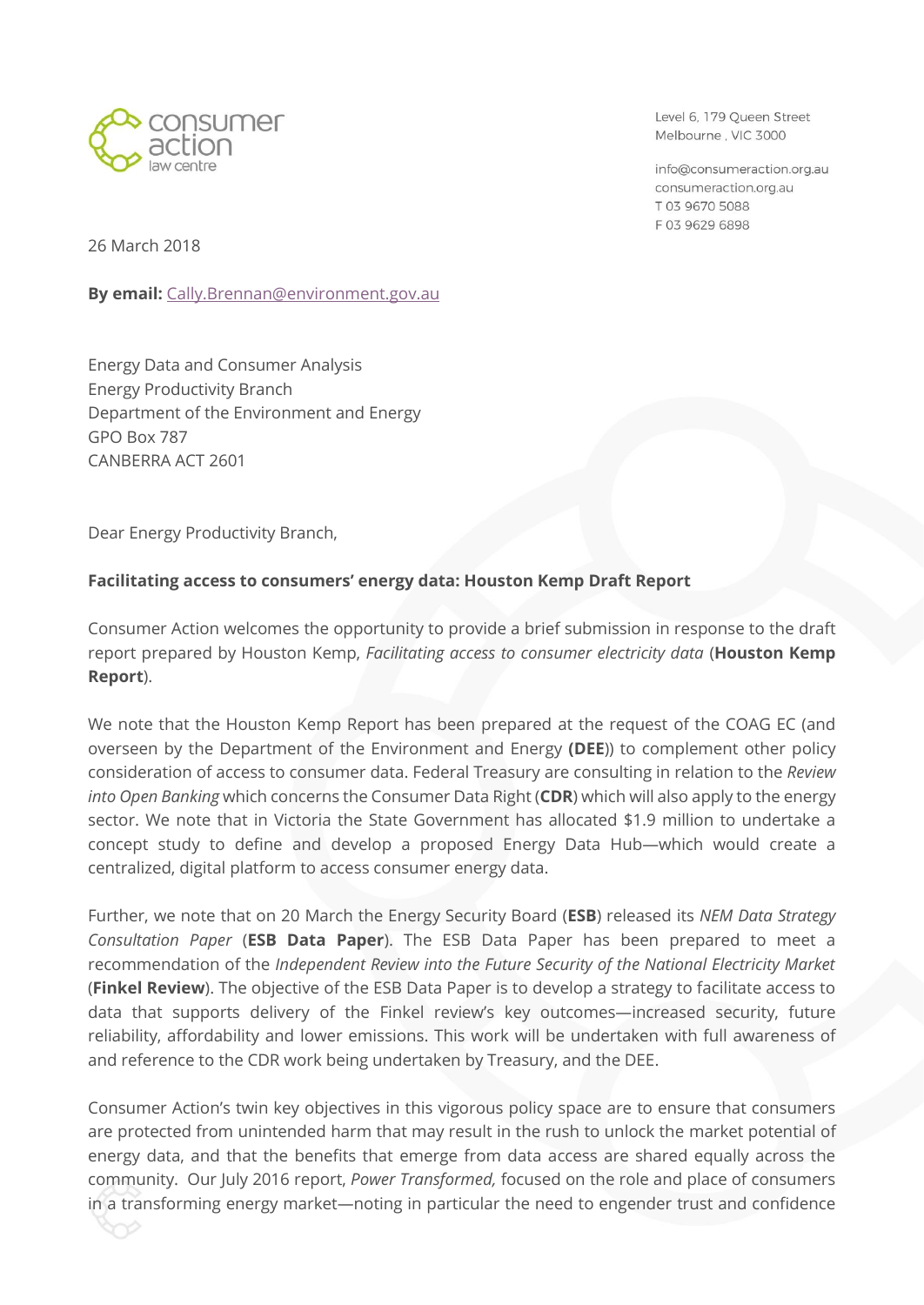in the market, in order to encourage active engagement from those who choose and have capacity to do so. The handling of consumer data speaks directly to the issues of trust and confidence.

In relation to the Houston Kemp Report, it is fair to say that Consumer Action's concerns lie less with the mode of implementation of access to data, than they do with the principles determining what data is accessed, by who, and on the basis of what authorisation. With that in mind, we have responded to the paper by picking out those questions which are of most importance to us, and responding briefly to those questions, rather than to all. We also make some final comments about the proposed CDR.

Our further comments are outlined below.

## **About our organisation**

Consumer Action is an independent, not-for profit consumer organisation with deep expertise in consumer and consumer credit law, policy and direct knowledge of people's experience of modern markets. We work for a just marketplace, where people have power and business plays fair. We make life easier for people experiencing vulnerability and disadvantage in Australia, through financial counselling, legal advice and representation, and policy work and campaigns. Based in Melbourne, our direct services assist Victorians and our advocacy supports a just market place for all Australians.

### **Questions for stakeholders**

# **1. Is the proposed objective for the consumer electricity data access scheme appropriate?**

The objective states:

*To facilitate on-demand access to retail customers or a customer's authorised representative to consumer electricity data.*

Consumer Action supports the objective, noting that the need for immediate access to accurate, reliable data at the point at which a consumer is making a product choice (or an authorised representative is identifying a choice for them) is imperative. At the same time, this creates a tension with the need to ensure privacy obligations are respected, as discussed below. We further note (as the paper does) that access to historical data is essential for consumers to make truly informed decisions.

# **2. Should AEMO or an alternative agency be given responsibility for developing the consumer electricity data access scheme?**

The Houston Kemp Report presents a compelling case for a centralised data repository, and AEMO do appear well-placed to fulfill that function. As presented by the Report, the repository could be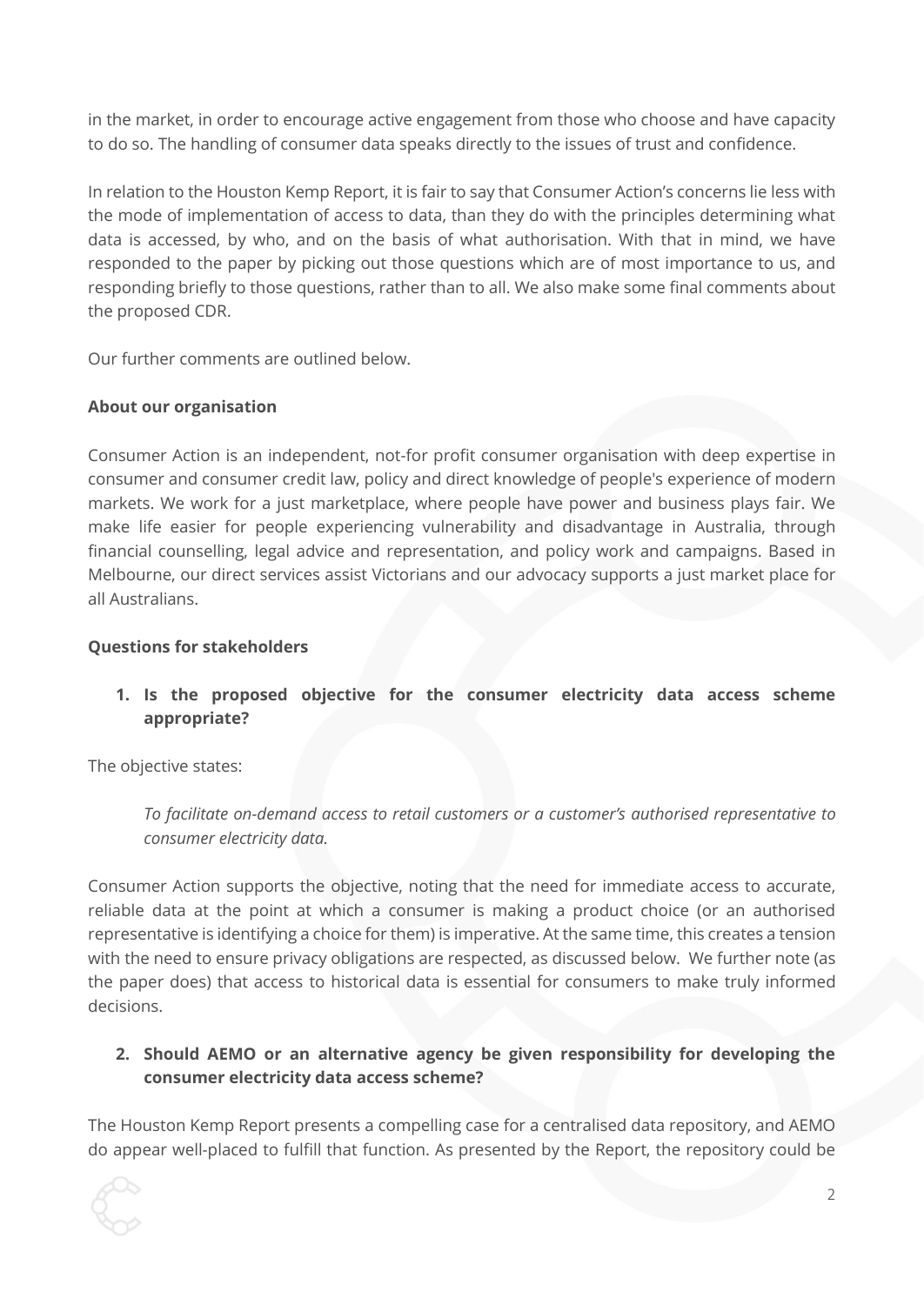implemented as an incremental addition to AEMO's existing information exchange systems and would cost substantially less than a decentralised approach to data access through DNSPs. We do note, however, that costs estimate for a decentralised approach cover a very wide range (from \$6.8 to \$38 million over the next 20 years), so it is difficult to make a truly effective cost comparison other than to say a centralised approach would be cheaper—either by a moderate amount, or potentially by a lot.

Beyond comparatively low establishment and ongoing costs, a centralised approach also has the benefit of making it easier to access to historical data and lowering costs for authorised third parties seeking consumer data—who would only have to integrate with one system, rather than many.

From a consumer point of view, we also consider that the existence of a centralised data access point administered by AEMO would have the benefit of a central point of accountability. Raising grievances in the event that the system does not operate well, (and forcing action to remedy those grievances), may well be easier—and easier to resolve—than in a decentralised system where some DNSPs may manage their responsibility for processing requests better than others.

Further, we note that many of the impediments that have prevented consumers obtaining value from their data to date can be ascribed to the lack of a standardized, centralised approach. Prima facie, it feels more likely that a functioning, uniform, timely, standardised and compliant data access hub may be administered by AEMO than relying on DNSPs to collaborate effectively to develop a functioning decentralised system.

We do, however, also note the risk that a poorly managed centralised system would hinder the entire market, and (as the Houston Kemp Report notes) may be slower to innovate than a decentralised approach would be. A centralised data repository is not without risks, and obviously needs to be carefully managed.

Taking all of these factors into account, we err on the side of a centralised data access point managed by AEMO, with costs recovered from DNSPs and retailers through market fees—as suggested by the Houston Kemp Report.

## **5. Are there alternative approaches to managing verification of consumer identity and third-party authorisation that should be considered and which are consistent with the scheme objective of providing on-demand access to data by authorised third parties?**

Consumer Action accepts the need to develop a workable accreditation system to enable ondemand access to data by authorised third-parties—and note that on-demand access is necessary to fully enable consumer data in the market.

At the same time, we note the risks of such a system if the issues around obtaining and recording consent are not effectively managed. As the Houston Kemp Report notes, privacy breaches around personal information related to energy can have serious consequences, and there is therefore a need to develop a robust, standardised accreditation process that complies with the requirements and obligations of the *Privacy Act.*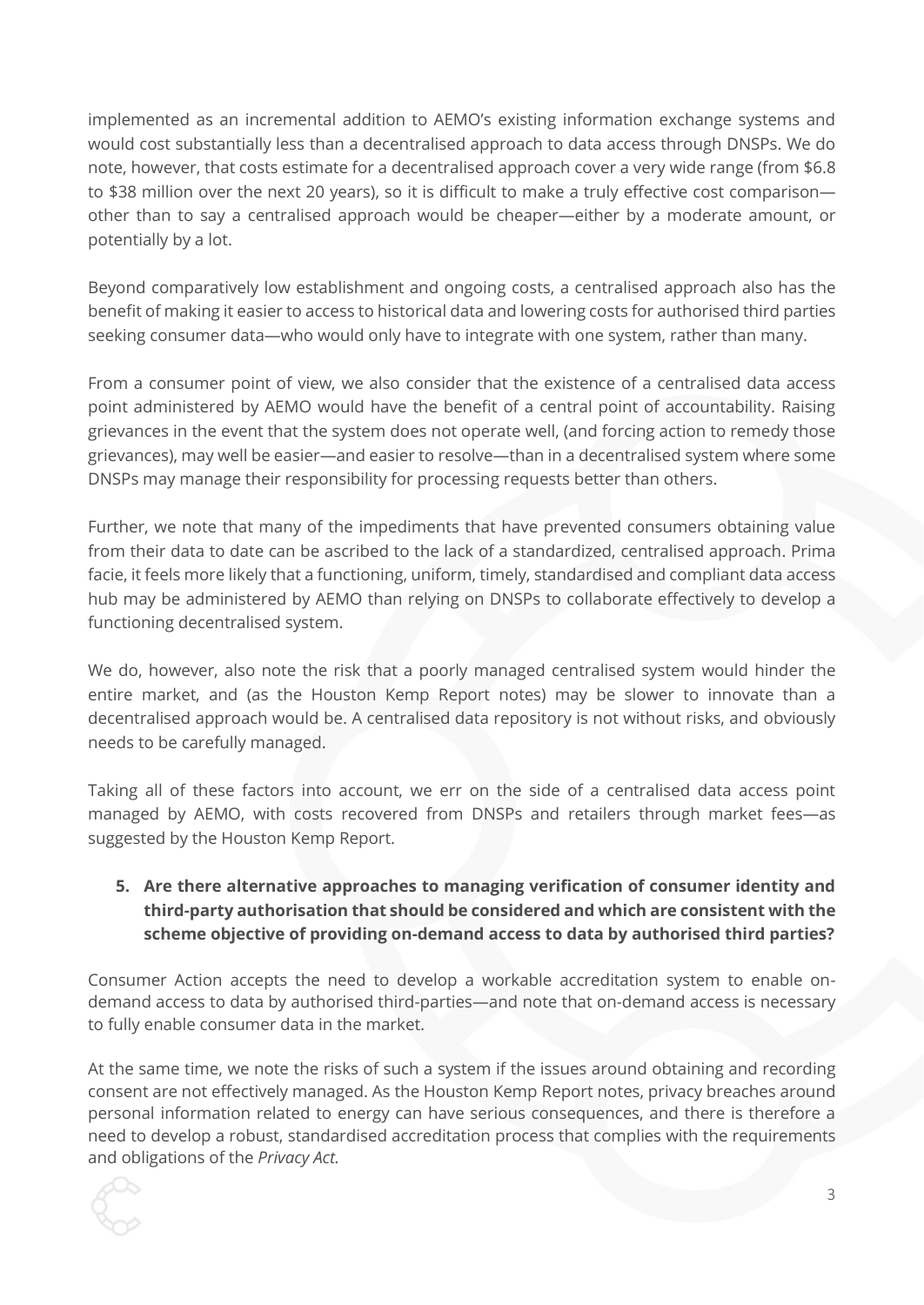In the context of this consultation as well as the broader CDR, we consider that the privacy legislation will need to be enhanced, particularly privacy principles relating to notification of consent as well as direct marketing (see our joint submission with Financial Rights Legal Centre on the Final Report of the *Review of Open Banking*). Our recent report, *Dirty Leads: consumer protection in online lead generation*, which examines the growth of lead generation marketing (a type of marketing used heavily in the solar energy industry) similarly calls for consent practices to be reformed to enshrine specific, voluntary and time-limited consent.<sup>1</sup>

## **6. Should AEMO or another agency be given responsibility for accrediting third parties?**

Consumer Action would support AEMO being given responsibility for accrediting third parties either through a method proposed by AEMO, or an alternative method proposed by a third party and then approved by AEMO. Any third party should not be driven by commercial considerations.

# **7. Should authorised and accredited third parties be given access to more than just a consumer's metering data upon the commencement of the data access scheme?**

Consumer Action sees no current need for accredited third parties to have access to additional data, although this may change as the market evolves.

As the Houston Kemp Report notes, there is merit in the consumer data access scheme having a process whereby consumes or third parties can propose the provision of additional consumer data as part of the scheme. AEMO could then make a determination on the relative costs and benefits of acceding to the request, following consultation with stakeholders.

# **8. What are the arguments for and against providing third party access to retail and/or network tariff data?**

Consumer Action understands that additional costs may be incurred by industry participants should pricing or tariff data be included in the data scope. Retail tariff data is most useful for comparison services, and given retailers are already required to provide such data to government comparison services (such as Energy Compare Victoria), there would not seem to be an additional cost for retailers to make this information available to customers and third parties in a more usable format, beyond price fact sheets etc. We are not clear on the drivers for access to network tariff data and make no comment on that.

 $\overline{a}$ 

<sup>1</sup> Elissa Freeman and Consumer Action Law Centre*, Dirty Leads: consumer protection in online lead generation*, March 2018, available at: [https://consumeraction.org.au/new-report-uncovers-murky-world](https://consumeraction.org.au/new-report-uncovers-murky-world-online-marketing/)[online-marketing/.](https://consumeraction.org.au/new-report-uncovers-murky-world-online-marketing/)